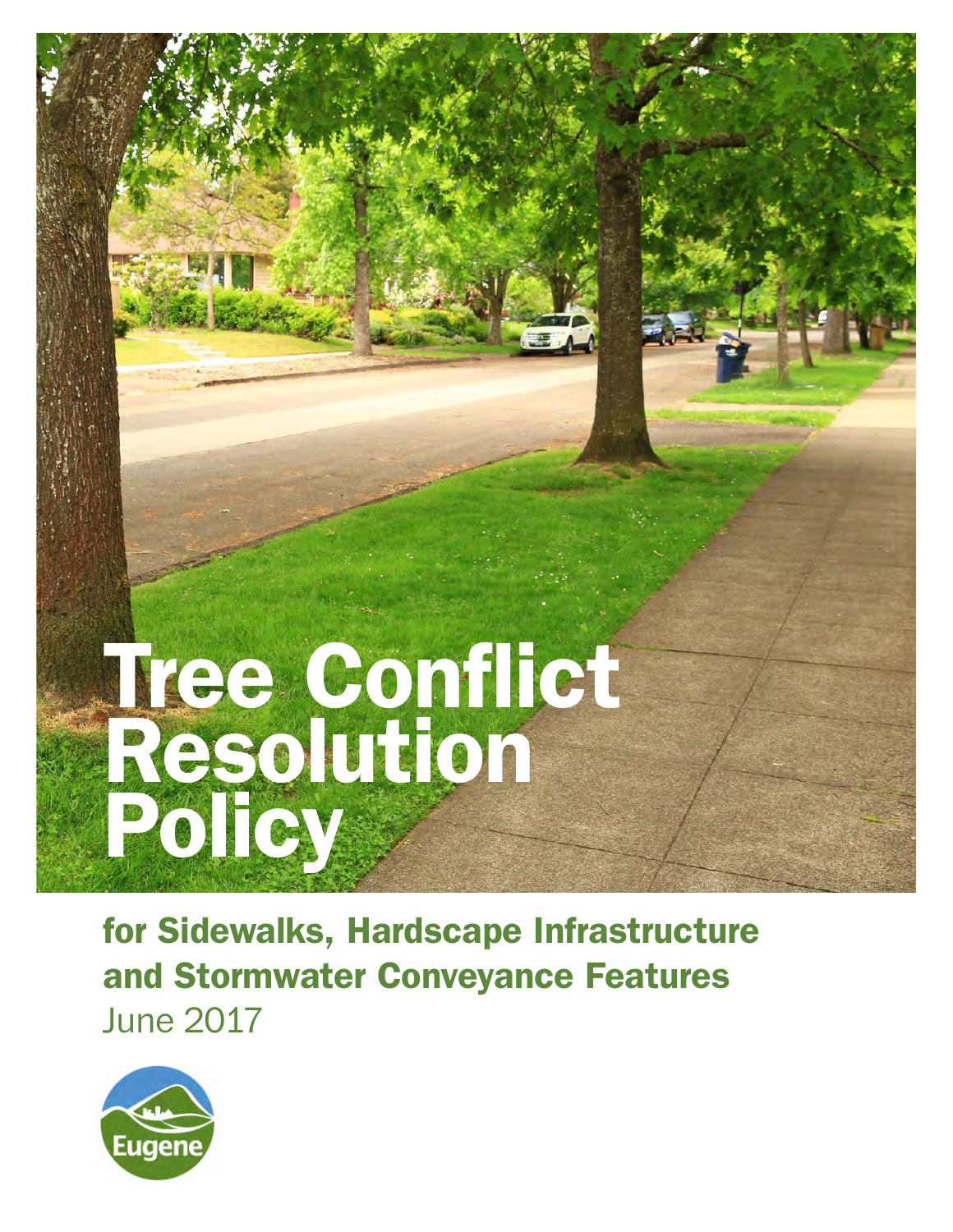## City of Eugene

# Tree Conflict Resolution Policy for Sidewalks, Hardscape Infrastructure and Storm Water Conveyance Features

## **Introduction**

## Policy Goals and Objectives

The following policy is supported through existing City tree and sidewalk codes and Federal Americans with Disabilities Act (ADA) requirements.

Goals:

- **Accessibility and Health**: To provide safe and useable sidewalks as defined by ADA design standards and city sidewalk code and design specifications.
- **Environment**: To protect and preserve trees and soil assets whenever possible. To plant and establish the right tree in the right place and to ensure storm water conveyance.
- **Efficiency**: Strive to preserve existing assets, when repair or removal is performed, re‐ establish safe walkable surfaces and tree canopy in an expedient manner.

Objectives:

- Explore sustainable strategies that allow trees and infrastructure/sidewalks to coexist and add value to the community.
- Repair sidewalks, curbs, gutters, streets and other infrastructure damaged by street trees in a manner that reduces future tree infrastructure conflicts.
- Ensure that appropriately sited trees are maintained whenever possible while at the same time ensuring mobility.
- Establish the appropriate tree in the right place through diligent species selection, soil volume and location criteria as defined by City code.
- Continue to research and test alternatives to conventional sidewalk surfaces during tree protection efforts.
- Remove trees when other solutions are unavailable to meet ADA standards.
- Maximize street tree canopy by planting in vacant spaces within the public right-ofway.
- Engage property owners to ensure that trees are planted in the correct locations.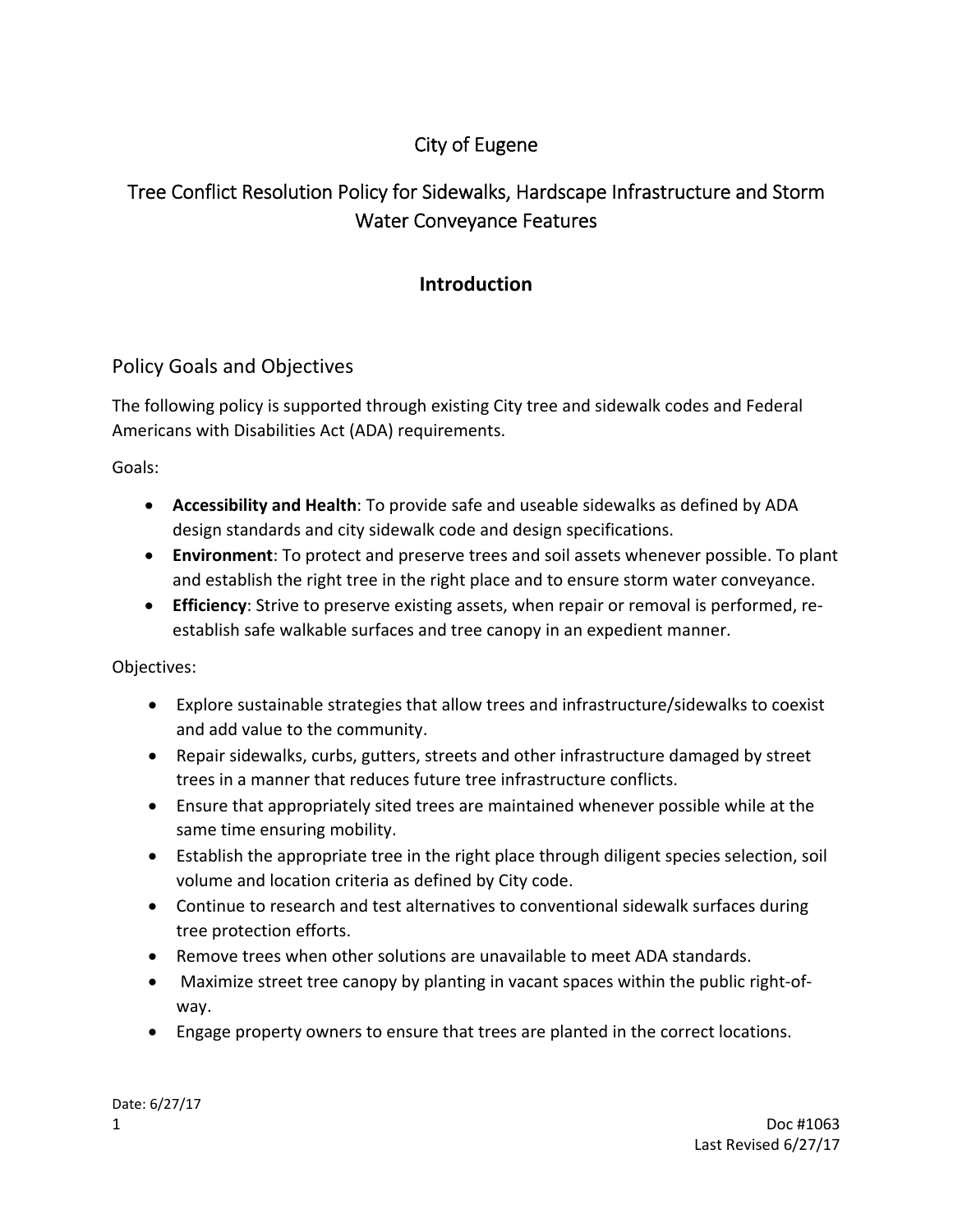### **City of Eugene**

## **Tree Conflict Resolution Policy for Sidewalks, Hardscape Infrastructure and Storm Water Conveyance Features**

- **1. MMS Request For Service (RFS) arrives stating sidewalk, hardscape or storm water conveyance damage, tree involved or nearby:**
	- a. IF assigned to Public Works Maintenance (PWM) contact Urban Forestry Technician responsible for inspecting RFS involving sidewalks.
	- b. IF assigned to Urban Forestry, contact PWM Sidewalk Inspector and for storm conveyance issues contact the PWM Surface Maintenance Team Lead.
- **2. Inspection by Urban Forestry and Public Works Maintenance staff** 
	- a. **Assess condition of sidewalk, hardscape or storm water conveyance features at the site to define the scope of work:** e.g. single location, whole block, Neighborhood Association or Home Owners Association request or Public Works engineering project.
		- i. If request is from HOA, coordinate with City Neighborhood staff, Neighborhood Association and Neighborhood/HOA Leaders.
		- ii. If Public Works Engineering (PWE) project is involved, contact Urban Forestry for coordination with PWE during plan the review process to determine tree preservation or removal recommendations as dictated by City code.
	- b. **Determine the cause of the sidewalk, hardscape or storm water conveyance damage**
		- i. If tree is nearby but not contributing to damage, proceed with repair using LS120 tree protection standards as required by City code 7.280.
		- ii. If tree is likely contributing to damage, Urban Forestry shall investigate the site using a variety of methods including but not limited to: pulling sidewalk panels, hand digging, soil probing or using Vactor trucks to locate roots to determine if 30% or more of the critical root zone will be damaged during the repair.
		- iii. Attach public notification **(posting)** on the tree(s) that details potential tree removal, schedule re‐inspection after sidewalk panels (or storm conveyance) are removed. Sidewalk panels should only be removed prior to inspection if it is not completely obvious that repairs would force removal of the tree(s) – i.e. that the buttress flare of the tree or roots can be seen to extend beneath surfaces being repaired.
	- c. **Assess condition of tree(s)** at the address, on entire block or more to determine scope of repair.
		- i. Determine if the tree is Nuisance Vegetation per EC 6.010.
			- 1. If the tree is within the Vision Clear Zone, proceed with assessment weighing in favor of removal.
			- 2. If the tree is an obstruction of drainage facilities in the public right-ofway, proceed with assessment weighing in favor of removal if the drainage obstruction cannot be mitigated.
			- 3. If the tree roots have entered a sewer and are stopping, restricting or retarding the flow of sewage, proceed with assessment weighing in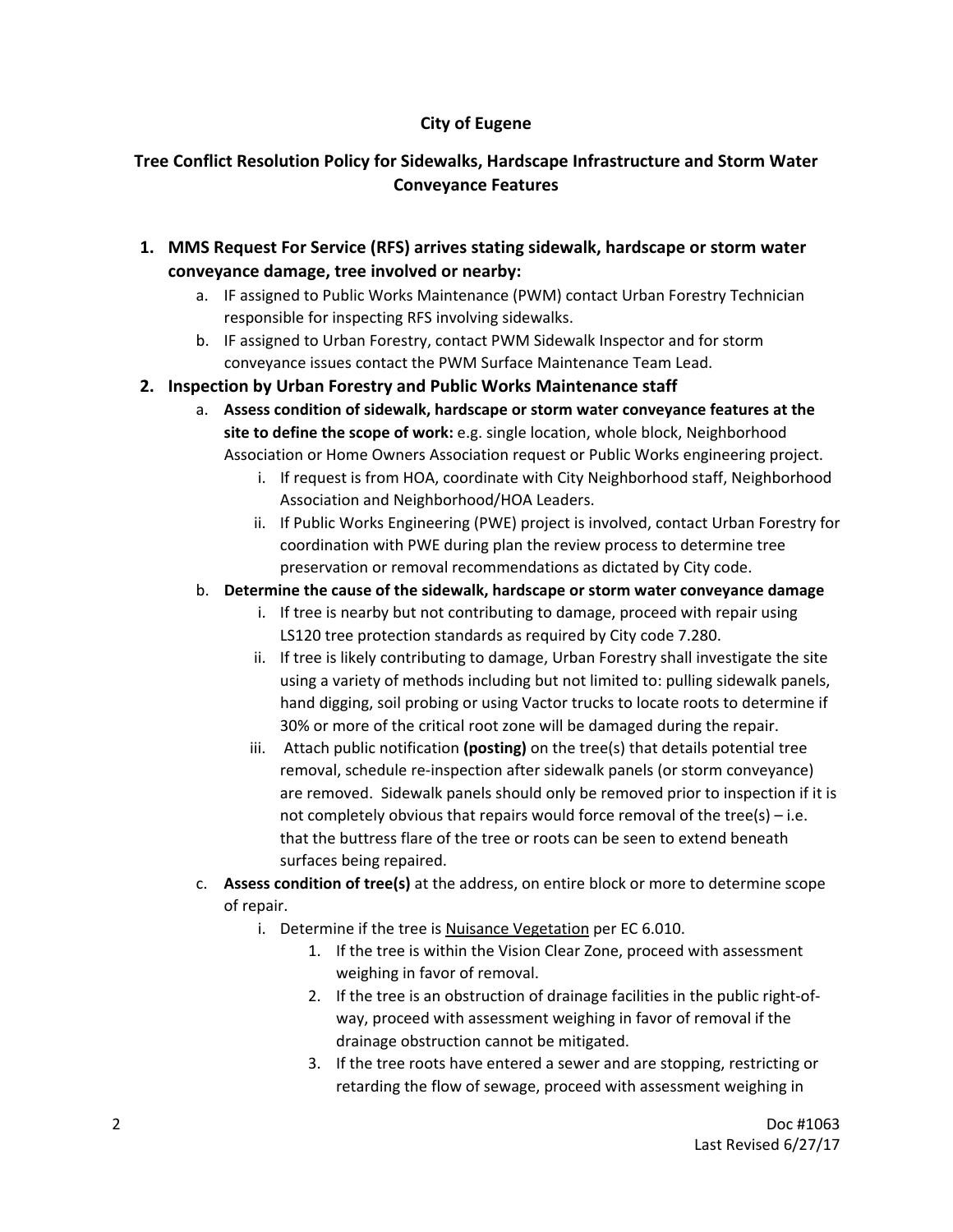favor of removal if the blockage cannot be successfully resolved through root pruning.

- 4. If the factors that create the nuisance vegetation condition cannot be mitigated, **remove** the tree per EC 6.010 (City removal).
- ii. Determine species of tree. If it is an invasive species, remove (Maintenance Removal Permit or City removal). If it is an unapproved species for the site, (size restriction for planting location per COE approved species list, under wires etc.) proceed with assessment weighing in favor of removal.
- iii. **Determine if tree is a Heritage Tree** per EC Chapter 6.3000, R‐6.305‐A, Chapter 7, R‐7.280‐H and as defined in Chapter 9 definitions located on page 9‐0‐18.
	- 1. If yes, proceed with preservation planning and safe pedestrian route options, notify Urban Forestry and PWM supervisors.
	- 2. If no, proceed with assessment.
- iv. Determine condition of tree.
	- 1. If it is a hazard tree, conduct a Tree Risk Assessment and **remove** per Urban Forestry policy (City removal).
	- 2. If it is not a hazard tree, proceed with assessment.
- v. Determine vigor of tree based on age, species, twig extension.
	- 1. If vigor is poor, proceed with assessment weighing in favor of removal.
	- 2. If vigor is good, proceed with assessment weighing in favor of removal if sidewalk, hardscape or storm conveyance repair cannot be guaranteed for five years without further damage.
	- 3. If vigor is good, and if five years of sidewalk or storm conveyance life expectancy is anticipated without further damage by tree, proceed with assessment.
	- 4. If it is an approved species suitable for the site, proceed.
- vi. Determine original soil type per GeoDART Soils Layer and determine local urban soil type, texture and compaction at this individual address as influenced by construction; also determine irrigation and drainage influences on future health, growth and growth rate of tree.
	- 1. Determine if soil in area is a matrix match for the species.
		- a. If not, proceed with assessment weighing in favor of removal.
		- b. If yes, proceed.

### **3. Decision by Urban Forestry and Public Works Maintenance.**

- a. Single tree. If the factors above weigh in favor of retention, determine whether excavation required to meet ADA standards (as determined by PWM staff) will require root cutting that would create a tree uprooting failure danger.
	- i. Determine if roots need to be cut in an area within 2‐5 times the dbh of the tree.
		- 1. If more than 1/3 of the roots in this area need to be cut, **remove** the tree as a hazard tree due to the moderate to high likelihood of complete tree failure. Accomplish removal by issuing a Maintenance Removal Permit, or creating a work order for contractor or City crew.